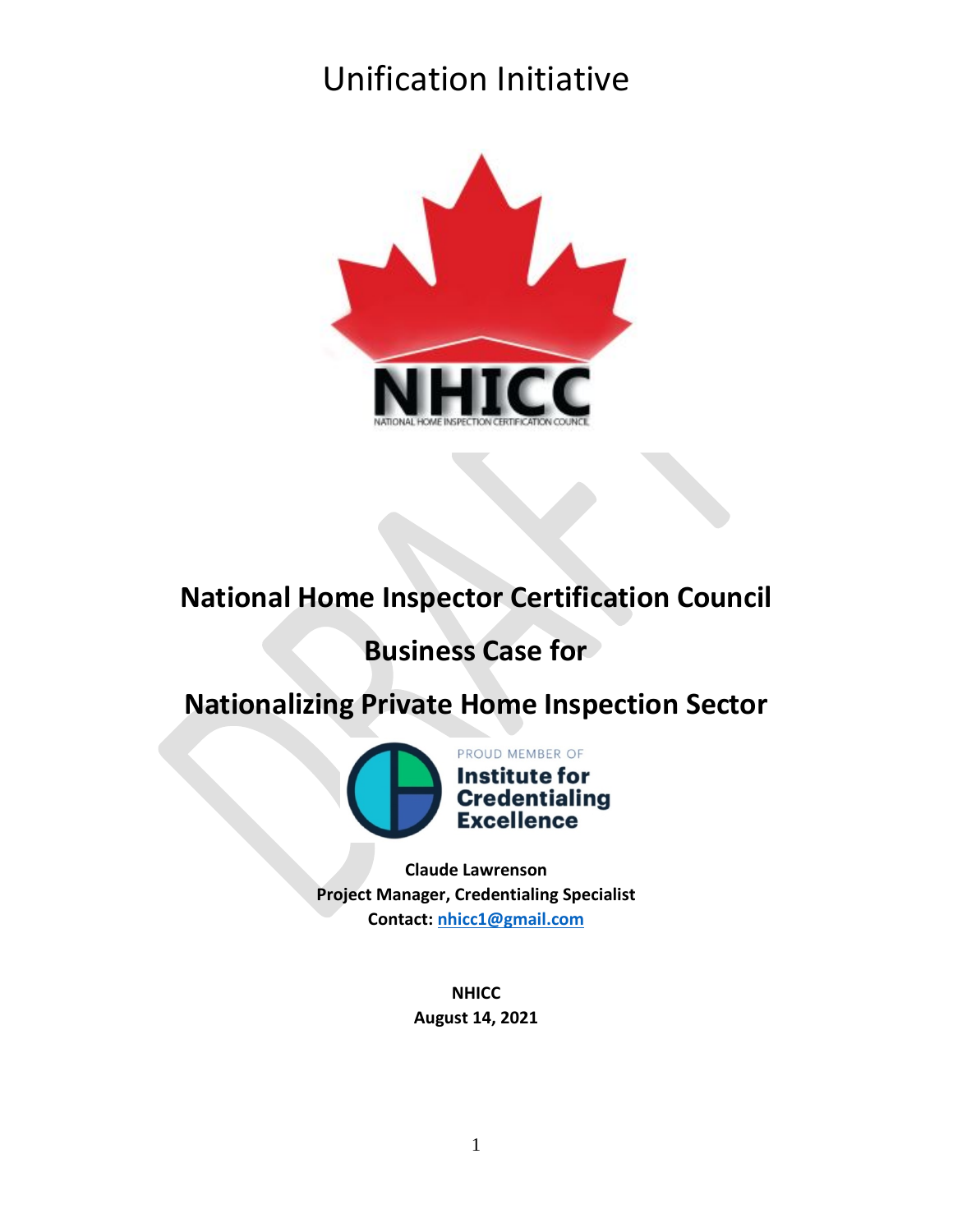### **Table of Contents**

| 1  |     |  |  |  |  |
|----|-----|--|--|--|--|
| 2  |     |  |  |  |  |
| 3  |     |  |  |  |  |
| 4  |     |  |  |  |  |
| 5. |     |  |  |  |  |
| 6  |     |  |  |  |  |
| 7  |     |  |  |  |  |
| 8  |     |  |  |  |  |
|    | 8.1 |  |  |  |  |
|    | 8.2 |  |  |  |  |
|    | 8.3 |  |  |  |  |
|    | 8.4 |  |  |  |  |
| 9  |     |  |  |  |  |
| 10 |     |  |  |  |  |
| 11 |     |  |  |  |  |
| 12 |     |  |  |  |  |

*OVERVIEW: The NHICC strongly supports an open process initiative to undertake the development of a consensus standard by a Standards Committee which, in consultation with and by assembling the various home inspection stakeholders. The ultimate goal is to make it possible to establish and standardize residential home inspection practices for home inspectors in Canada. The standardization therefore is intended to set itself the objective of standardizing and improving the service and addressing inconsistencies in certification that currently exist while enabling the consumer to fully understand the scope of a home inspection.* 

*The Standards Committee will also ensure that these inspection practice standards are applicable to all categories of residential buildings and to all forms of ownership, including divided co-ownership and housing co-operatives.*

*This paper simply provides some input on how this might be accomplished.*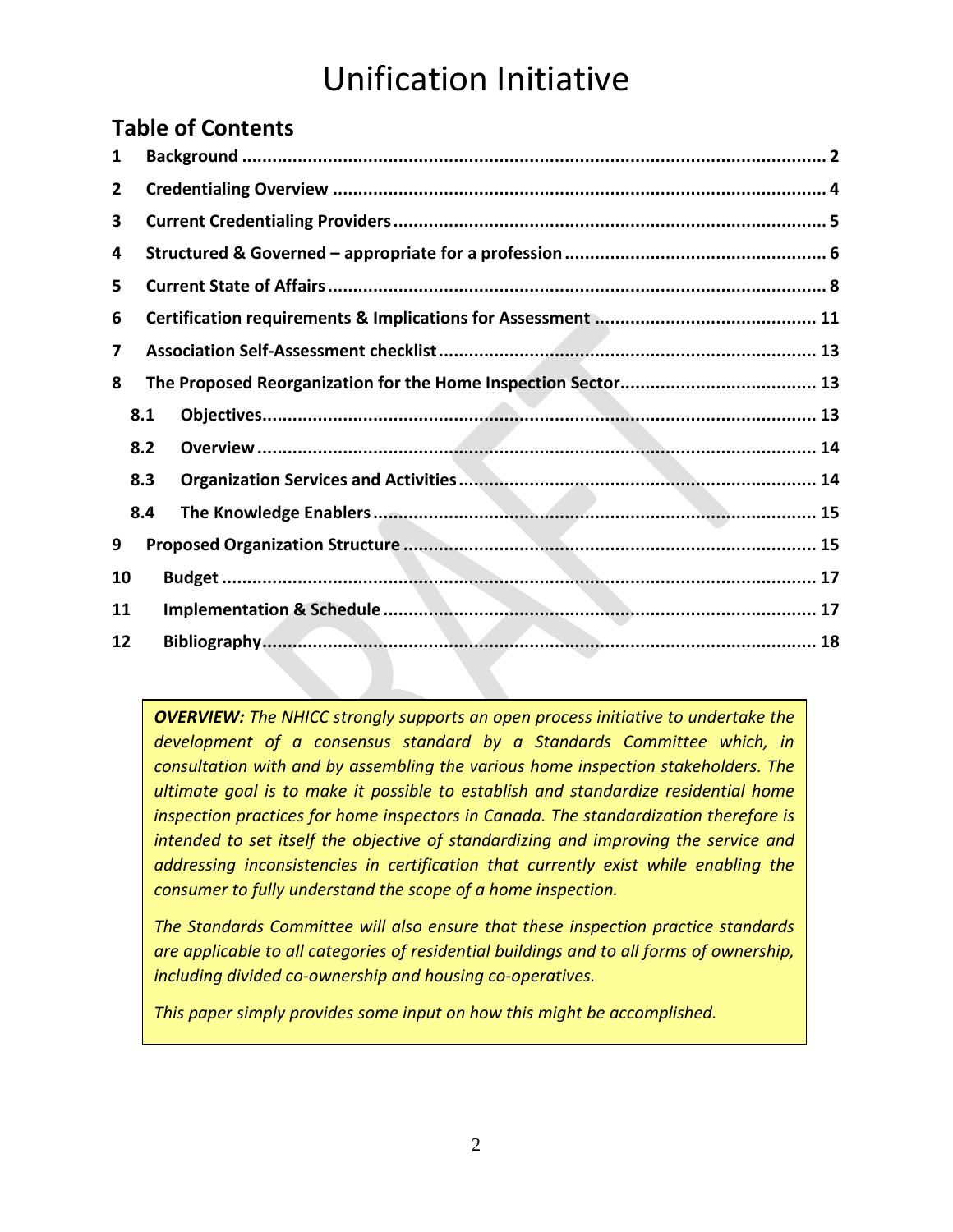### **Executive Summary**

Home inspection provides a critical service in helping consumers understand the condition of their home. Inadequate home inspections can lead to serious safety and financial risks for home buyers and increased pressure for home inspectors. Studies readily point to a high degree of variation in home inspection practices across associations and jurisdictions within Canada. This makes it difficult for home inspectors to always demonstrate that their services are thorough and add value to their customers. Recent drop of home inspections provides another challenge. Home inspectors and home inspection associations need to recognize that when the momentum changes, we have to make adjustments.

The effort to unify the private home inspection sector is a challenge that has a long history for over the past 20 years with support at the federal level by CMHC (Canada Mortgage & Housing Corporation) and HRDC (Human Resource Development Canada). Although the outcomes and consultations with the home inspection sector completed successfully with what was identified as the "National Certification Program", there remained competition between the associations to defend their purpose and chosen certification process. Even to this day too much divisiveness provides the inconsistency and flaw within the home inspection sector.

Ultimately the public as well as stakeholders often point to a greater uncertainty as to whether their homes have been properly inspected. These issues exist for a number of reasons including - inconsistencies in requirements for a proper home inspection (aka: walk-throughs), significant variation in the levels of certification and inconstancies in the reporting requirements – just to name a few.

Furthermore, consider the fact that not all home inspectors are required to be licensed or certified, and conversely some inspectors have more expertise than others. Once again, indicating flaws or obvious gaps within the private home inspection sector. Simply home inspectors are required to perform their work in a competent, non-negligent fashion. Equally so, rigor and care are mandatory requirements to help ensure reasonable competency of the home inspector.

#### *"The current B.C. home inspection licensing model is confusing for home inspectors and lacks credibility with consumers due to the variety and inconsistency of the standards currently in place."* (Inc., 2015)

The information provide in this report provides more detailed background and builds upon a pathway forward towards the goal of unifying the private home inspection sector. It may not provide all the answers, but is intended as stepping stones with the goal of not just unifying the sector, but also promoting more consistency and standardization. Finally that will lead to increased consumer protection and a better-defined home inspection service to stakeholders.

#### **We look forward to your help and support to attest that we are truly a unified "profession". Let's start by building a coalition NOW!**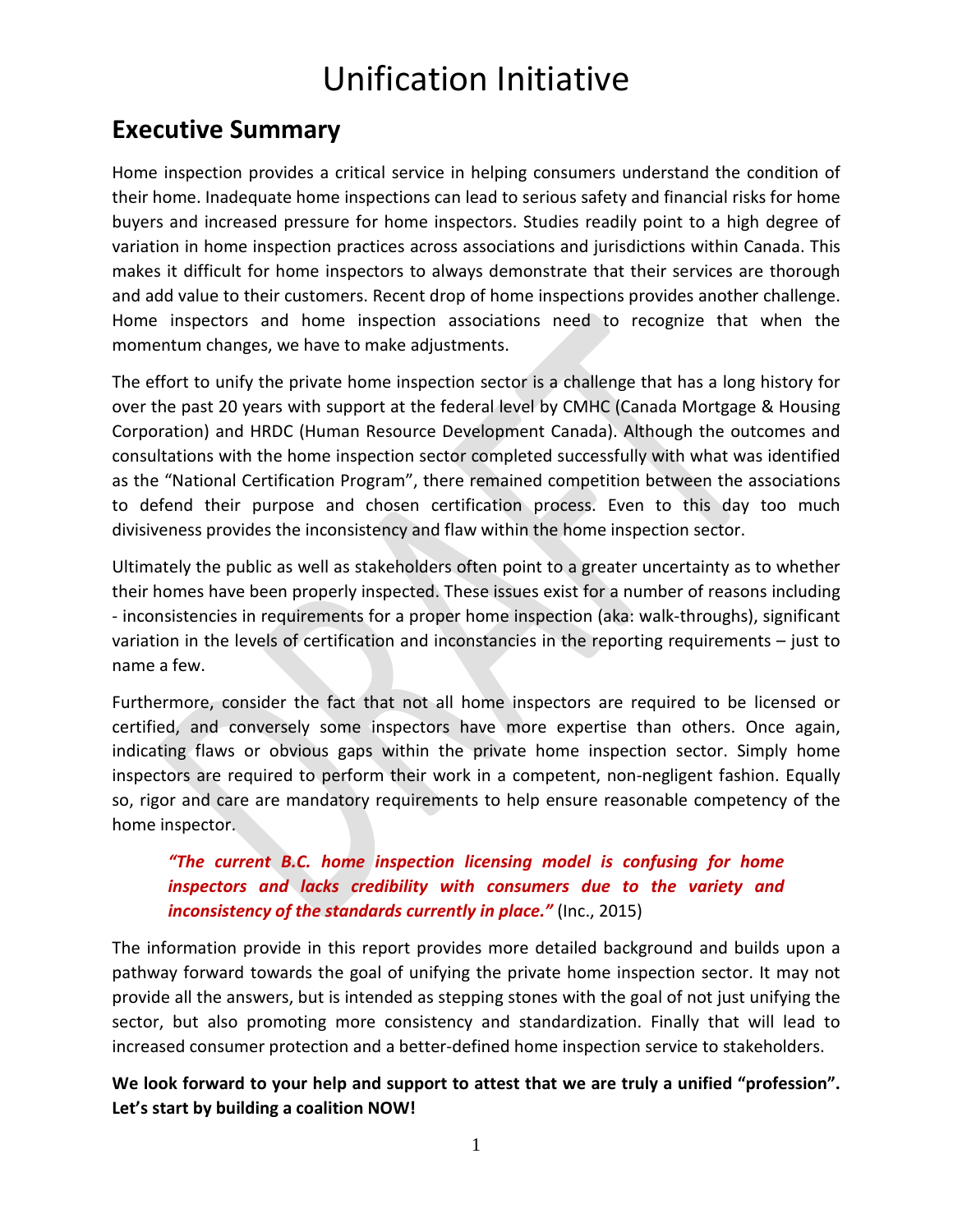### <span id="page-3-0"></span>**1 BACKGROUND**

*The NHICC believes that unifying the private home inspection profession around "common goals" and a "common national standard". It is needed, not just by ALL members of the profession, but also by a number of stakeholders in the Canadian housing, real estate and financing community. Most importantly standardization will be beneficial to "consumers".*

**In 1996 Canada Mortgage and Housing Corporation (CMHC) recognized that the Canadian home inspection profession was fragmented and offered little protection to the consumer.** They conducted an in-depth study into the profession, and in 1997 their results were published. This was followed by the largest examination of our profession ever conducted. This National Initiative was known as CHIBO (Canadian Home Inspector & Building Officials). [\(Link\)](http://www.nationalhomeinspector.org/Strategy%20Canadian%20Home%20Inspection%20(W).pdf)

This initiative involved Canada Mortgage and Housing Corporation (CMHC), Human Resources Skills Development Canada (HRSDC), The Construction Sector Council (CSC) *now Build Force Canada*, the Alliance of Certified Building Officials' Associations (ACBOA), First Nations National Building Officers Association (FNNBOA), the Canadian Real Estate Association (CREA), provincial and municipal governments, as well as representation from major financial, insurance, and legal establishments, and representatives from the various Canadian home inspection associations. The direct result of this study was the creation of the "National Certification and Accreditation Model for Canadian Home and Property Inspectors". [\(Link\)](http://www.nationalhomeinspector.org/HPIFinalReport10.pdf)

The National Initiative took close to 8 years to complete with costs nearing two million dollars (\$2,000,000.00). This structure became known as *"The National Certification Program"*.

#### **Key outcomes of the program were:**

#### 1) **Consumer Protection**,

- 2) *A guideline* to implement licensing,
- 3) A program that was open and available to any Canadian Home Inspector,
- 4) **Elevation of the status** of the Canadian home and building inspection profession in the minds of consumers, home inspectors, building officials, government and key stakeholders
- 5) **Establishment of minimum national occupational standards**, code of ethics and criteria for inspector certification so that the general public can have confidence that all certified inspectors meet the requirements of the national certification process
- 6) **To ensure** that inspectors comply with the **same performance standard** throughout Canada
- 7) **To approve**, support and coordinate provincial/regional accrediting bodies to administer, certify and provide disciplinary control of private home inspectors.
- 8) The **National Occupational Standards** (for education and training) was also a direct product of this initiative, sponsored by HRSDC, CMHC, and ACBOA.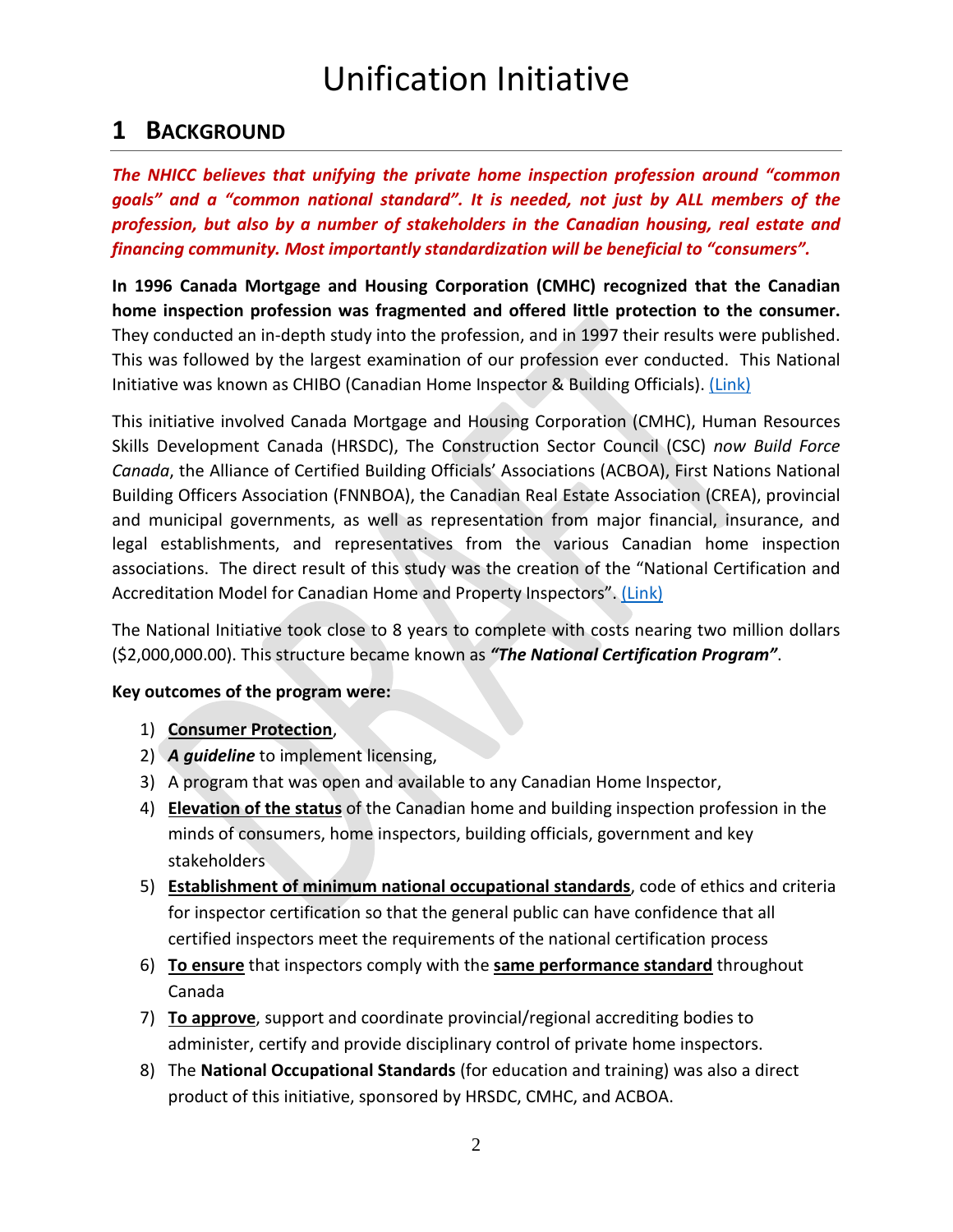#### *NOTE: Any reference in this document to 'Home Inspector' refers to members of the 'Private Home Inspector' sector.*

In 2005 the Federal Government provided additional funding in the amount of \$250,000.00 to launch a "pilot project" to ensure the National Certification Program fulfilled the above criteria, contained rigor, verification, technical background review and was auditable. Over 100 applicants completed the initial certification process and gained the designation NCH (National Certificate Holder), which included a comprehensive background review and a practical field test - TIPR (Test Inspection with Peer Review).

The pilot project was analyzed by Canada Mortgage and Housing Corporation, Canada's respected leader in housing research and their review and support ensured its creditability and completeness.

The National Certification Program was established to allow home and property inspectors to be tested and before certified as competent and qualified professionals. The National Certification Program was entrusted to CAHPI National who later abandoned this very successful program in 2010.

Currently the National Certification Program is managed and administered under licensing agreements with CMHC and Build Force Canada by the National Home Inspector Certification Council (NHICC). The NHICC adheres to conformity with the Standards Council ISO/CAN-P-9 standards 17024.

*"As mentioned previously, the national certification and accreditation models developed for this project have been built using the criteria defined in the CAN-P-9 Standard. The CAN-P-9 Standard (General requirements for bodies operating certification of persons) is based on the international ISO standard ISO/IEC 17024 and is published by the Standards Council of Canada,"* (Council, 2005)

The NHICC was formed in 2010 and is a federal not-for-profit corporation, initially comprised of individuals elected under the designation National Home Inspectors (formerly NCH – National Certificate Holder) from all provinces. Under the current corporation model three (3) primary directors manage the NHICC. Regional representatives act in the role of director/advisors from each province/territory. In addition the Board is complemented with two public members at large and a director for Professional Practices.

#### **The NHICC is strictly an "independent not-for-profit certification body" for home inspectors**.

The NHICC maintains membership in ICE, (Institute for Credentialing Excellence), and retains a credentialing specialist on staff. This accomplishment validates custody of the essential knowledge to develop, implement, and maintain a quality certification program, the baseline requirement for accreditation bodies.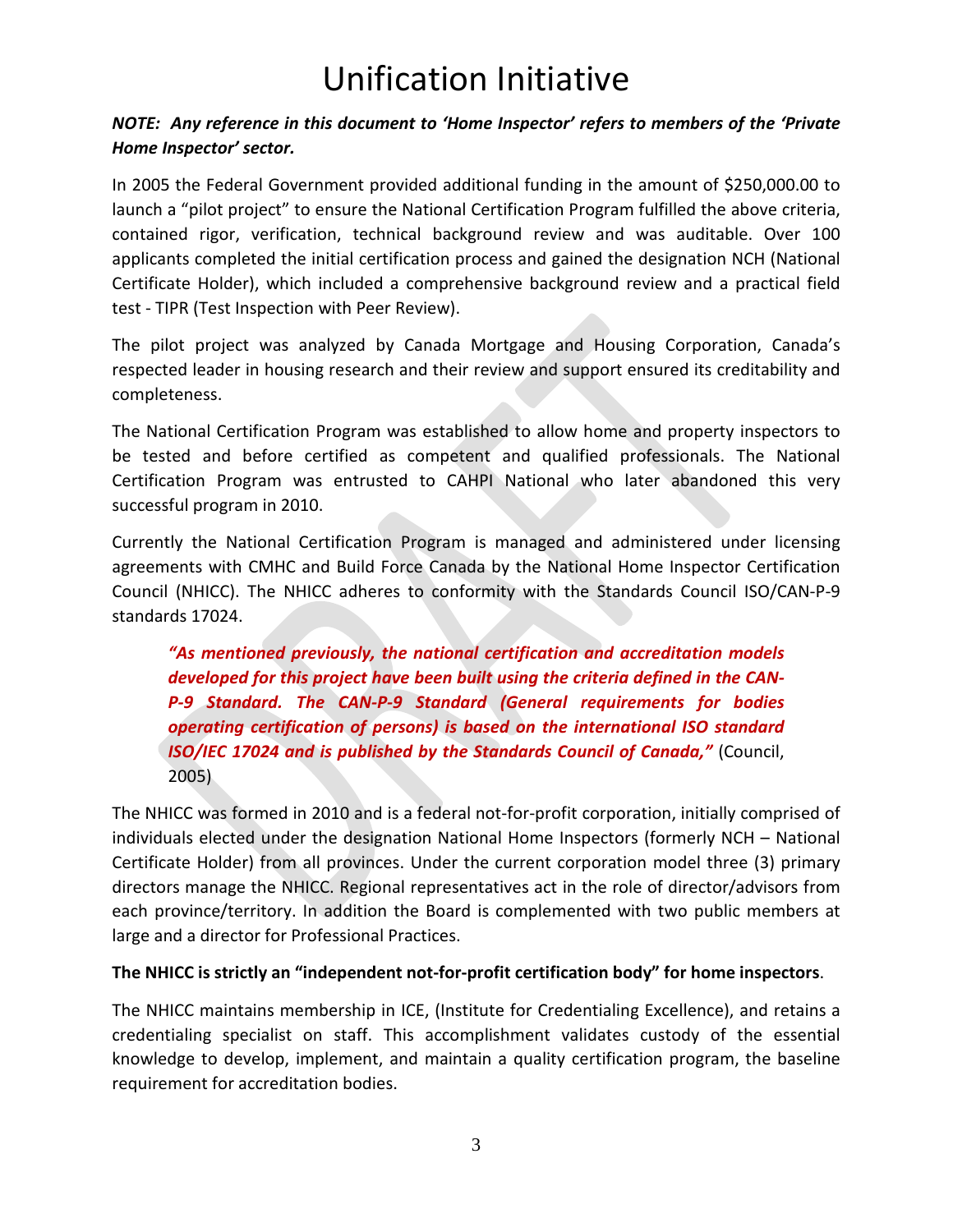The NHICC provides a singular vital, responsible authority to deliver "uniformity" of qualifications of practitioners. Thus providing more consistency required for a home inspection and baseline qualification for a home inspector.

CAHPI was instrumental in the development of the National Occupational Standards for Home Inspectors in 2001. Since that time there have been several updates including one in 2014 that was undertaken with a wider range of home inspection participants than those previously conducted with limitations by CAHPI.

**The purpose of this report is not to deregulate, but to provide another perspective on the overall lack of uniformity in the home inspection sector.** Even the apparent lack of worker transfer from one unregulated province or territory to one that is regulated with a similar designation at face value can be identified as a restriction on competition. Is this simply deemed as anti-competitive? Although regulating a sector such as the home inspection profession is intended to help protect consumers of this service, even where regulations do exist there's a lack of uniformity within the regulations from province to province.

### <span id="page-5-0"></span>**2 CREDENTIALING OVERVIEW**

*Credentialing is an authority term used to refer to concepts such as professional certification, certificate programs, accreditation, licensure, and regulation.*

#### *What is the Difference?*

*Credential. A credential is issued by a third party with authoritative power, and is proof of an individual's qualification or competence in a given subject.*

*Certification. Certification is a formal process that recognizes and validates an individual's qualifications in a certain subject.* (ANAB, 2021)

Autonomy in the management and administration of certification protects certification programs from undue influence thus promoting excellence and professionalism of the home inspection sector. Autonomy is required in order for certification programs to serve stakeholder interests, primarily those of consumers of professional services.

The National Certification Program was based on the governance and structural elements defined in CANP-9 Standard (Criteria for Accreditation of Personnel Certification Bodies). National certification can be built on fulfilling the criteria outlined in the standard. The elements of this are incorporated, managed and delivered by the NHICC.

The National Certification Program was planned to be available and attainable by any home/property inspector in Canada, no matter what affiliation he or she may have. One of the downfalls of the previous administration, (CAHPI National), was that it required that individuals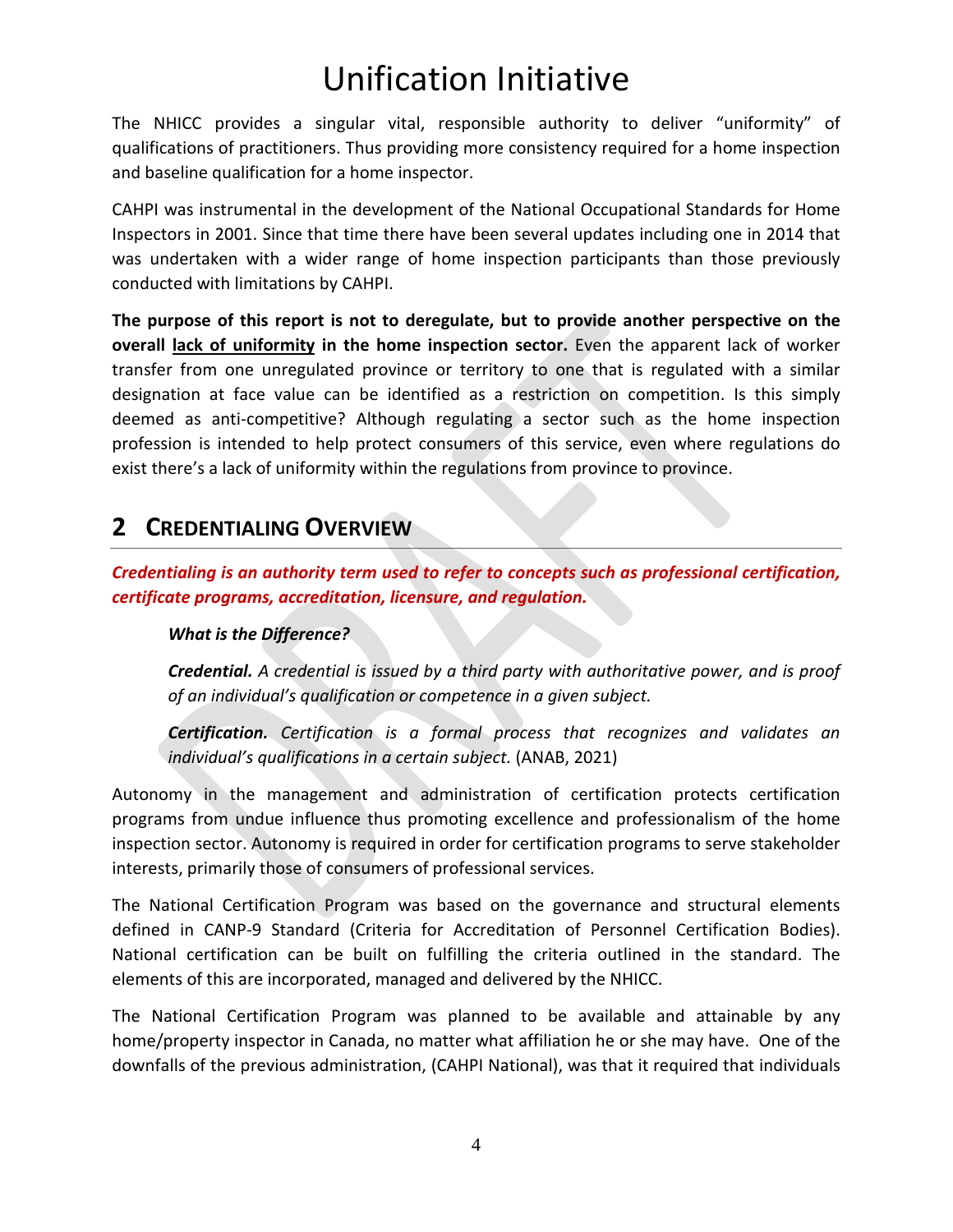must be members of a CAHPI provincial association. This gave a CAHPI provincial organization the right to determine if a home inspector could become a National Certificate Holder.

The NHICC certification program is structured and governed in ways that are appropriate for a profession and demands requisite skill that ensure autonomy in decision making over essential certification activities. Thus the NHICC Council and the Certification Committee are responsible in maintaining decisions compliant with ISO-certification.

**The mission of the NHICC is to** *"recognize individuals qualified in home inspection and to promote high inspection standards, including standards of care in this field."* Ultimately the goal is raising the certification bar for "consumer protection" – **nationally**!

Equally so, recertification is valuable for all certification programs. Demonstrating continuing competence through a variety of recertification mechanisms is in the best interests of both the public as well as the home inspection sector. Very few if any home inspection associations require recertification of their members to ensure continued competency.

Professionalism is not always well guaranteed – or perhaps, narrowly so.

Far too often home inspection associations get hung up with the numbers game aiming to be the biggest and most prominent group. At the NHICC we believe in the value of "quality" rather than focusing on quantity to ensure defensibility of a professional.

*"It is not appropriate to require individuals who are within the National Certification Program to be members of a CAHPI provincial association, because this requirement would give a provincial association the power to determine whether or not an individual should be within the National Certification Program. This power must remain with the National Certification Council."* (Council, 2005)

### <span id="page-6-0"></span>3 CURRENT CREDENTIALING PROVIDERS

*"It is important to note that National Certification and Provincial Certification are two different things."* (CHIBO II Project, 2005)

#### *A knowledge gap exists between consumers and professionals that results in consumers being, or likely being, unable to assess the quality of professional services.*

A central goal of any high-stakes certification program is to reliably discriminate between candidates based on the relevant knowledge and skills, not based on unrelated characteristics. In addition to concerns over potential conflicts of interest, professional membership organizations run the risk of restraint of trade allegations when the parent association has ties that are too close to the certification body.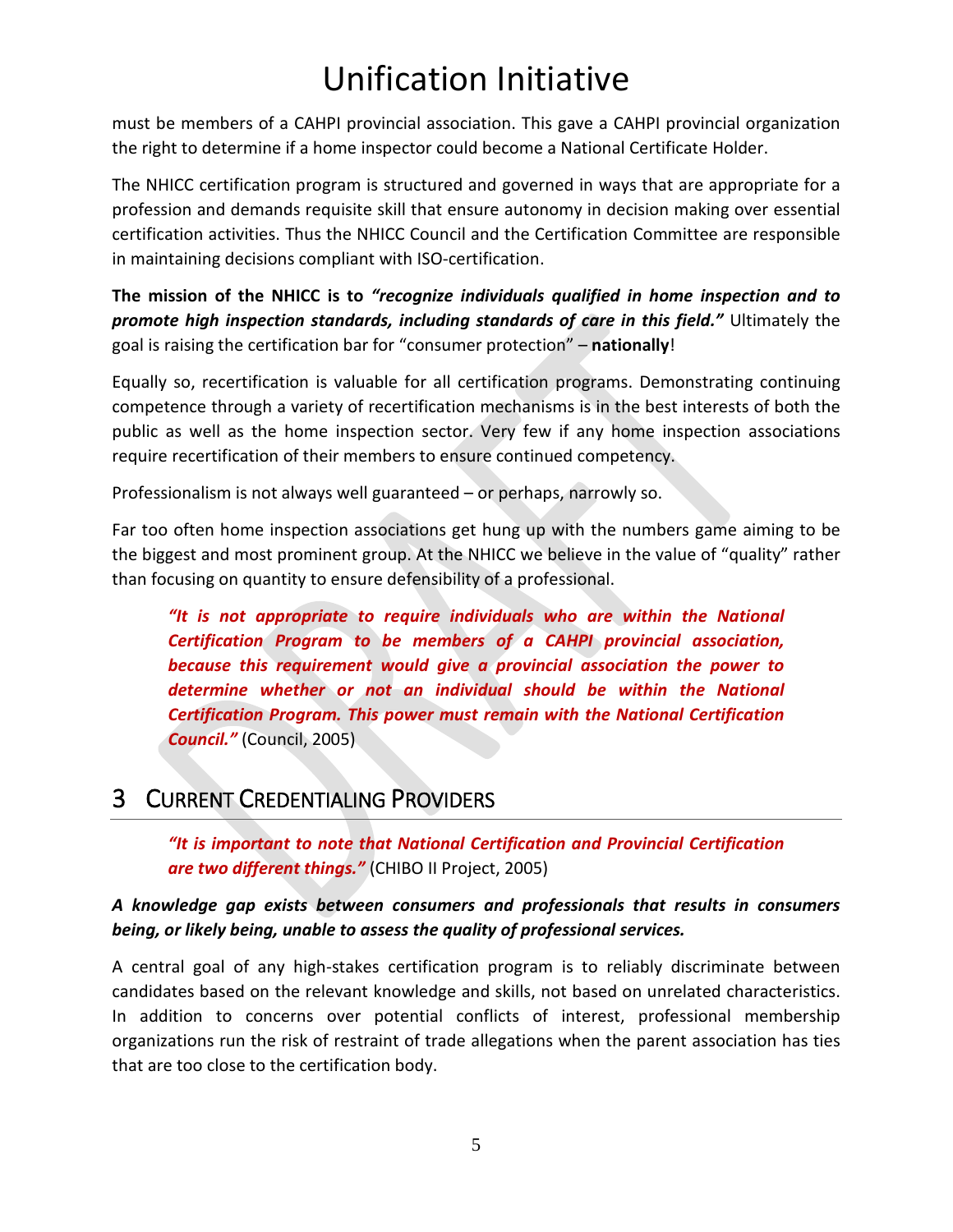Currently, every home inspection association in Canada provides designations for their members. For consumers and other stakeholders how can one decide which one represents the best qualified professional?

The NHICC is not a membership based organization. It has no members, only registrants that have applied for review and recognition of the background for certification. As such the NHICC acts as a neutral 3<sup>rd</sup> party when it comes to reviewing and evaluating an individual applicant. It should be stated that the certifying body is responsible for all matters and decisions regarding the certification of individuals, thus the relevance of an independent  $3<sup>rd</sup>$  party process.

The NHICC respects all home inspectors regardless of affiliation. Home inspector registrants who have fulfilled the requirements of the National Certification Program (NCP) receive the National Home Inspector (NHI) designation ensuring their clientele will receive professional home inspection services that are uniformly consistent and to a higher standard from coast to coast to coast.

The NHICC is very proud of the fact that these inspectors have undergone some of the most comprehensive technical and rigorous field testing requirements found in the sector today. The NHICC is dedicated to its commitment of excellence by requiring all National Home Inspectors be regularly re-tested to ensure that their level of competency does not falter in the future.

### <span id="page-7-0"></span>**4 STRUCTURED & GOVERNED – APPROPRIATE FOR A PROFESSION**

#### *Self-regulated professions have the legitimate power to impose restrictions on the entry and conduct of their members.*

Policies are intended to be a guide for decision making. Certifying organization's need to create policies regarding all areas of the business, including but not limited to examination eligibility requirements, submission of applications, registering and administering examinations, examination development, examination scoring, reporting of results, actual performance testing and recertification requirements, as well as professional practices.

Certification in most of the Canadian home inspection associations is connected to education requirements or specific training programs leading to certification. To avoid conflicts of interest between certification and education functions, the certification agency must not also be responsible for accreditation of educational or training programs or courses of study leading to the certification. These organizations have potentially conflicting concerns and interests—their own and those of the public.

*"Because there are differences in the definitions of competency, inconsistencies across their various standards of practice, and differences among the training content requirements for each of the associations, we assume there are*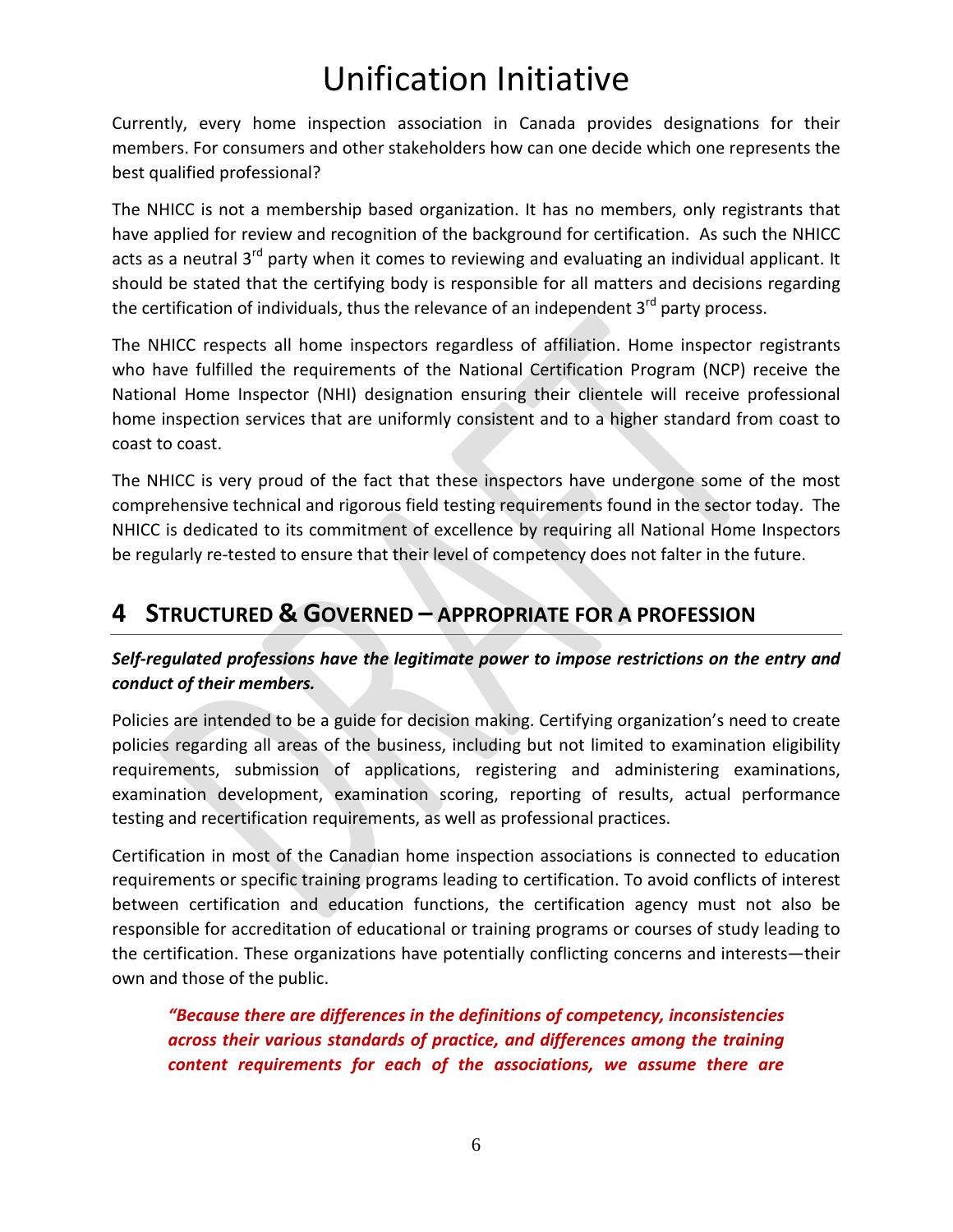#### *significant differences across their examination and practical assessment standards*." (Inc., 2015)

Decision making for certification must be done with complete independence of the parent organizations program. Control over all essential certification and recertification decisions without being subject to approval by or undue influence from any other body. Autonomy in the management and administration of certification enhances the ability of certification program to serve stakeholder interests, primarily those of consumers of professional services.

Home inspector qualifications are, in many instances, noticeably uneven across the country. There is a need to ensure quality and consistency in the provision of professional services. Even entry qualifications must be justified as meeting the minimum that will ensure consumer protection. Sadly in unregulated provinces and territories this is not the case.

The concept of fairness is also associated with the goal of creating valid and reliable examinations. In the context of certification, fairness primarily refers to the degree to which examination candidates are treated similarly and in a reasonable manner.

Certification programs must also be cognizant of antitrust laws, which prohibit unreasonable restraints of trade such as preferred vendors. In the certification sector, the primary concern involves the extent to which collaboration among competitors in the design of the certification process may result in the unjust exclusion of some professionals from the marketplace.

The primary purpose of a certification process is the protection of the public (e.g., consumers of the services). This is accomplished by ensuring that the holders of the credential have provided evidence that they have at least met a minimum standard. Only meeting a minimum standard brings about a tiered designation system that is required to clearly identify minimum versus the required optimal performance level.

The probability that an unqualified practitioner may be granted a credential under such a system may also damage the credibility of the credential, as well as its essential purpose of protecting the public. The need for standardization of credentialing procedures goes beyond the varying certification requirements of the multitude of home inspection associations. Certification requirements must represent a consistent level in home inspection competence.

For example, consider a home inspection association that drops one of its eligibility criteria because it is too time consuming to evaluate such as the TIPR (Test Inspection with Peer Review). The significance of this variation is that the association receives more applications than it did in the past because of the larger number of potential candidates that can meet the new, possibly less stringent criteria. The big problem with these practices is that we don't know whether they actually produce acceptable new home inspectors.

*The difference between a good home inspection and a bad one is either walking away from a house or finding out that the home has many significant concerns the home inspector failed to report. This equates to being counterproductive to claims of "protecting consumers".*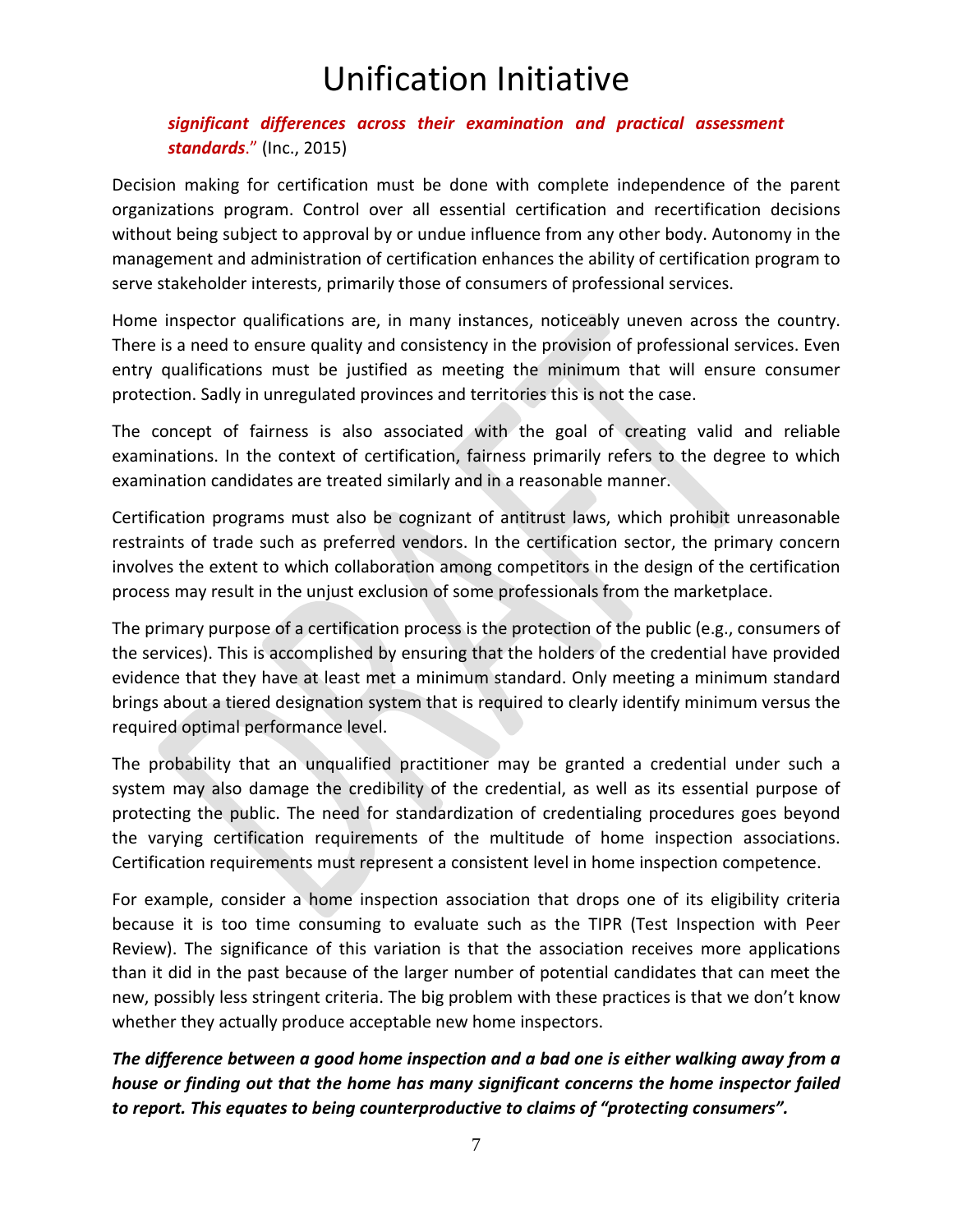### <span id="page-9-0"></span>**5 CURRENT STATE OF AFFAIRS**

*Licensing is mandatory – whereas certification is voluntary. Certification simply means an individual has met a certain standard. The obvious question to that is what standard simply because standards vary widely. The issue with assuming certification by itself is a process that is often set by a wide variance of standards and tolerances within the given association – provides more evidence that there is no consistent level to the designation "certified" for home inspectors.*

Consumer harm can be problematic since there are few agencies or organizations that hold records of most consumer complaints. It is problematic since any viable tracking and measurement method of complaints and harm is mainly brought to attention in the news headlines. Even under licensing there is no means to ensure that all complaints are registered to Consumer Protection. Although most home inspection associations may have an internal process for handling complaints, they have no authority to impose corrective measures to compensate consumers or suspend members practice. Left with no recourse, the consumer is often left to either live with and accept a problem, or seek legal counsel. Certainly a complaint to the courts also can be very unpredictable due to terms of agreement and liability limitations.

Determining the qualifications of an inspector can equally be a challenge to consumers. Most often it simply may be by reference to a specific home inspection association and membership. But even this can be confusing since it appears that all associations have "certified" members, but each individual association sets its own certification bar.

The current home inspection certification model is even confusing for home inspectors and lacks credibility with consumers due to the variety and inconsistency of the standards currently in place. A rigorous standard of practice will set guidelines and requirements for home inspections – what is inspected, how the inspection is done and what's reported to the consumer. The associations have each established standards of practice for a home inspection, but these are inconsistent in content.

When a province determines that it is desirable to regulate the home inspection industry within its jurisdiction, the NHICC is committed to working with all governmental stakeholders to develop legislation that meets the complementary goals of protecting consumers and improving the home inspection industry. Those wishing to be licensed to provide home inspection services where licensing is mandated must fulfil the required licensing requirements set by the regulator. Consumers are the primary beneficiaries of sound legislation. However in review of current regulations (primarily BC and Alberta) we find two very different approaches to regulating home inspectors.

Likewise, having participated as an advisory representative in the Ontario home inspector licensing report, it presented even another different approach to licensing regulation.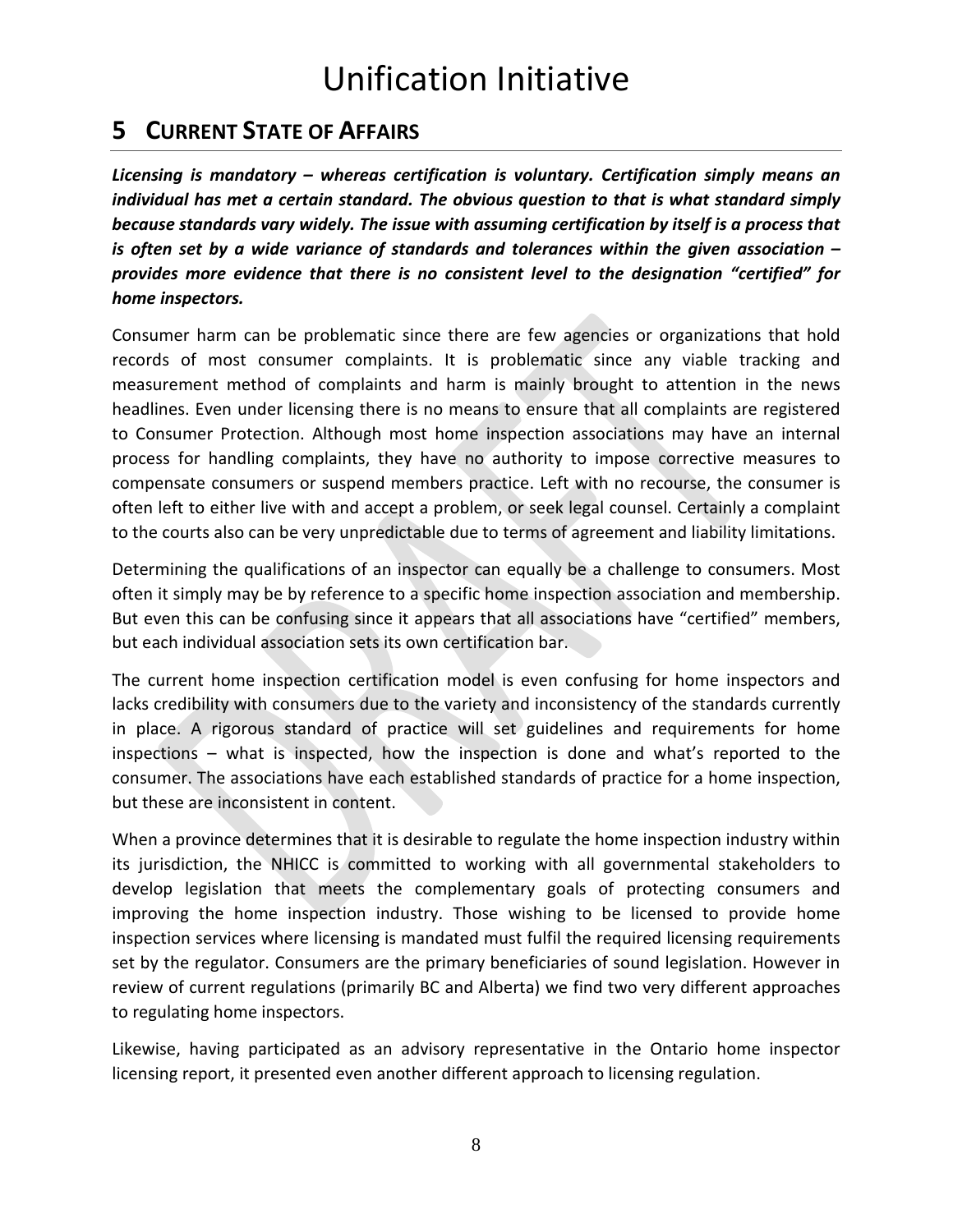Another concern that also presents challenges is where a home inspector wants to change to another province such as British Columbia or Alberta. In the Agreement on International Trade – Labour Mobility there appears to be obstacles where inspectors are required to meet the current licensing standards of that province. This appears to prevent or limit the interprovincial movement of home inspectors. This raises the importance of one uniform home inspection certification. The NHICC goal is to see inspectors licensed and or registered based primarily on competency to perform home inspections, and not on where they are located.

Historically, the free market approach in conjunction with education, training and a screening process identified as a TIPR (Test Inspection with Peer Review) provided by the former NCA (National Certification Authority) now known and revived as NHICC National Admission Board was sufficient to meet the goal of serving the interest of home inspectors through the certification process developed under the National Initiative – National Certification Program. Data collected from the TIPR indicates a shortfall of just shy of 20% of home inspectors with inspection designations that failed to achieve a pass score of 80% on must find defects.

Ensuring quality in the performance of home inspections is a key benchmark required of all home inspectors. Unfortunately both knowledge and performance standards are not uniform, and regardless of designation there are significant gaps in the home inspection sector. Based on the stats gathered from the NHICC National Exam for technical knowledge and professional practices that requires a 70% minimum pass grade in British Columbia for licensing, the failure rate is 12%. The province of Alberta requires an 80% pass grade the failure rate is 15%.

| <b>Assessment Criteria</b> | <b>NCH 2006</b> | <b>NCH 2020</b>     | <b>NHI</b>           |
|----------------------------|-----------------|---------------------|----------------------|
| Education                  | Not reviewed    | Show a discrepancy  | 150 hrs min.         |
| National Exam              | Not required    | 70-75% pass grade** | 70% min. pass grade* |
| <b>TIPR (Peer Review)</b>  | 80% pass grade  | Not required        | 80% pass grade       |
| Fee paid inspections       | 150             | $\Omega$            | 150                  |
| Mentoring                  | Not required    | 10 inspections**    | 50 hrs min.          |
| <b>Report Verification</b> | 80%             | 75%                 | 80%                  |
|                            |                 | ** Reference        | * 80% Alberta        |

\*\* (CAHPI, 2021)

In another example regarding home inspector certification from the USA, it indicates the following to become a CPI (Certified Professional Inspector)

#### *To become a Certified Professional Inspector CPI®, you must:*

- *Join InterNACHI as a member;*
- *Pass InterNACHI's Online Inspector Examination (free & open to everyone);*
- *Complete InterNACHI's online Code of Ethics Course (free & online for members); and*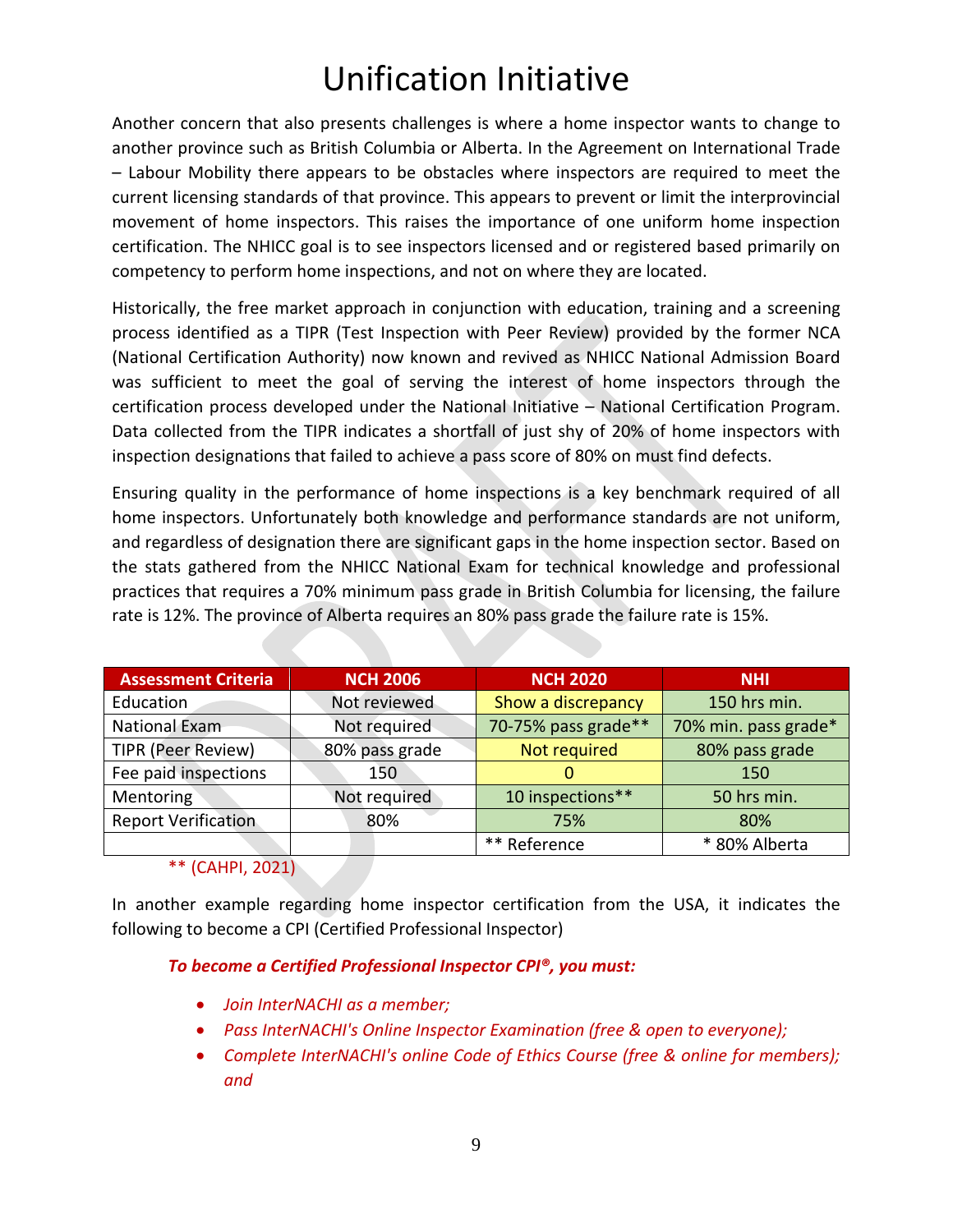• *Complete InterNACHI's online Standards of Practice Course (free & online for members).*

#### *If you have never performed any fee-paid inspections, you must:*

- *Submit four mock inspection reports to InterNACHI's Report Review Committee (free service),*
- *Once you've completed the above requirements, you must:*
- *Sign your affidavit to become a Certified Professional Inspector CPI®*

#### (InterNACHI, 2006)

In both of these examples above there are higher levels of certification available, but the fact remains is how can the unsuspecting consumer establish the difference based on the established lower standards? Reality, there's no clear separation, other than a consumer doing a lot of research to realize the differences that do exist. Inspectors in Canada can operate under these designations, or in other cases without any formal designation within most of Canada.

Moving forward the NHICC actively sought to build partnership with home inspection associations in Canada to provide a one-stop entity for providing uniformity in the credentialing of home inspectors. The primary goal was not to compete with the home inspection associations, but rather seek mutual agreement whereby independent third-party certification and background review can be unvaryingly assessed. All too often the associations to the detriment of credentialing, certified their home inspectors to their own specific requirements.

That is a vulnerable part where the public can be misled by varying degrees of rigor or lack thereof that can either help or possibly harm consumers. Bottom line, there's no uniform credentialing standard for what is deemed the recognized home inspection credential.

The NHICC third party independent certification is not intended to eliminate home inspection associations, but rather reduce the upfront administration tasks of certification. Likewise the NHICC opposes regulation under a real estate oversight body. Primarily it represents a direct conflict of interest and represents an impediment to a completely independent opinion of the conditions found in a home. The NHICC approach provides a cost-saving tool that allows the associations and its members to improve, adjust to the market, and eliminate unqualified inspectors by an independent unbiased 3<sup>rd</sup> party.

A critical element of fairness in any certification process is the degree to which all aspects of the program are administered in a uniform manner for all candidates. The standardization of test procedures is essential to ensure that all examinees take the test under similar conditions, so that when the resulting scores are compared across examinees they may be assumed to be measuring the same thing.

The example provided above is based on the current certification requirements. In 2006 the National Certification Program required an inspector to achieve the following to earn the NCH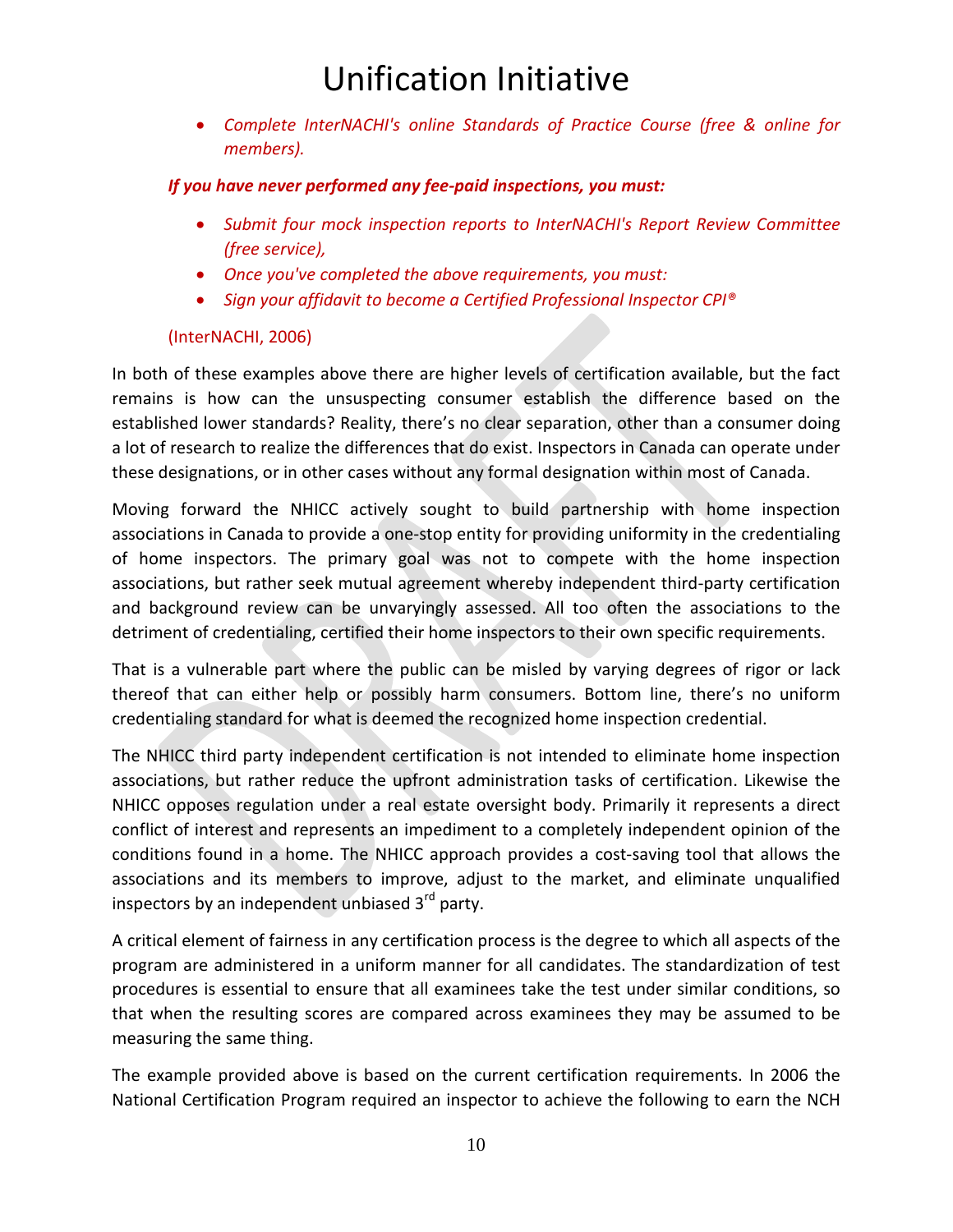designation. In comparison, the current requirement to earn NCH is noted as NCH2020 column and in the last column it provides a comparable for the National Home Inspector credential.

The NHICC has studied comparable for most of the home inspection associations. Most often there are "gaps" in those that claim their designation ranks higher than others in the home inspection market. That's not necessarily true, but no wonder consumers have voiced concerns when it comes to who best to perform a home inspection. Who inspects the inspectors? **In the example above lowering certification standards is not the answer to consumer protection.**

A designation such as the NHI (National Home Inspector) was designed to fit and differentiate those home inspectors that have met the requirements as outlined in the CMHC/HRDC study and development of the National Certification Program. It was always the intent that other designations can be maintained to suit the various home inspection associations – membership requirements. Once again this designation is only intended to provide NHI certificate holders a designation that has been benchmarked as meeting the appropriate level of competence and the right to practice home inspections as the "national standard" regardless of location.

### <span id="page-12-0"></span>**6 CERTIFICATION REQUIREMENTS & IMPLICATIONS FOR ASSESSMENT**

*Each designation has its own set of certification requirements. Some are similar, but for many there are designations that permit a home inspector with little education and field experience to provide home inspection services. Given the variance in certification requirements this creates an environment that clearly weakens claims of consumer protection.* 

Essential elements of the home inspection profession include standards of practice, code of ethics, inspector qualifications and the results of the inspection typically communicated in a written report. The assessment system design of a certification program involves several different components, including eligibility requirements, examinations, the certification decision, and continuing competency.

Drivers of reform in the "Industry Needs Analysis Report" by North Pacific Training and Performance Inc. it identified and recommended steps for standards development: (Inc., 2015)

- 1. Develop the Scope of Practice for Home Inspections
- 2. Develop a Competency Profile for Home Inspectors
- 3. Develop a Credential Model for Home Inspector Certification
- 4. Develop a Table of Specifications for each Theory examination
- 5. Develop specifications for education requirements
- 6. Design Protocols and Tasks for Practical Assessment(s)
- 7. Develop Examination Items (Questions and Alternative Responses)
- 8. Develop Practical Assessment(s)
- 9. Train and Certify Practical Assessors
- 10. Develop assessment administration protocols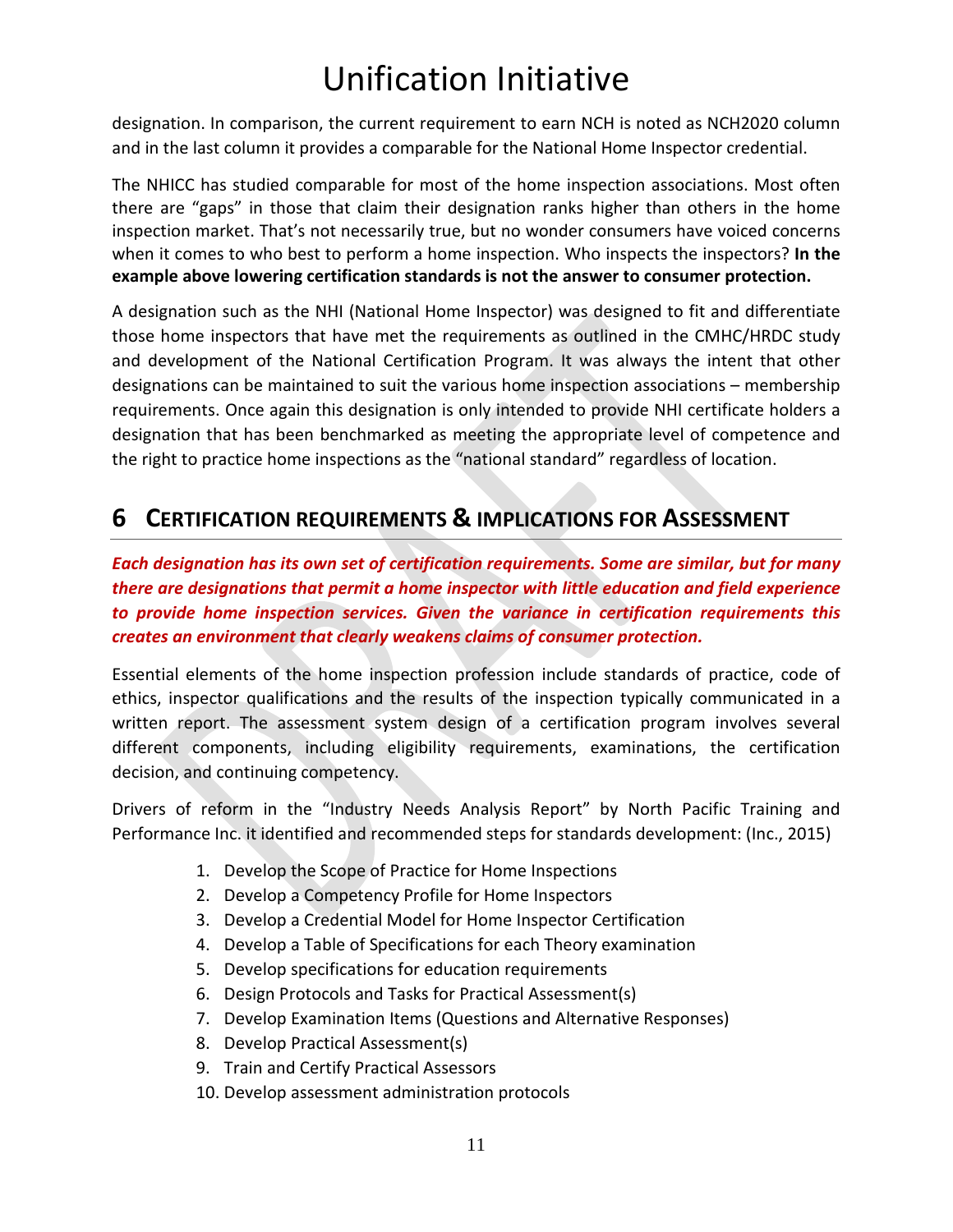Many of these "needs" are already developed, but likely will require some review, refinement and consensus to ensure uniformity.



#### **DECISION STAGE ASSESSMENT TOOLS**

A certification program needs to develop requirements that ensure that certificants maintain an acceptable level of competence even years after they are initially certified. As noted, **very few (if any) require recertification**. Some less rigorous programs do not require ongoing continuing education credit or annual credit for renewals. This is particularly important in an era of rapidly changing technology that affects the home inspection sector on a profound level.

The most common requirement for recertification is to earn a minimum number of continuing education credits every year. When it comes to consumer protection, care is required to ensure that recertification does not become simply an easy pass or that one is grandfathered for life. This merely undermines the integrity of the credential.

#### **The NHICC strongly supports a recertification review to act as an audit.**

Additionally, candidates have the right to confidentiality. Candidates either are deemed to have "passed" or "not successfully completed" an assessment. The NHICC in its exam and certification provides feedback. This offers the candidate an indication of the weak areas (vulnerability gaps) that appear to exist.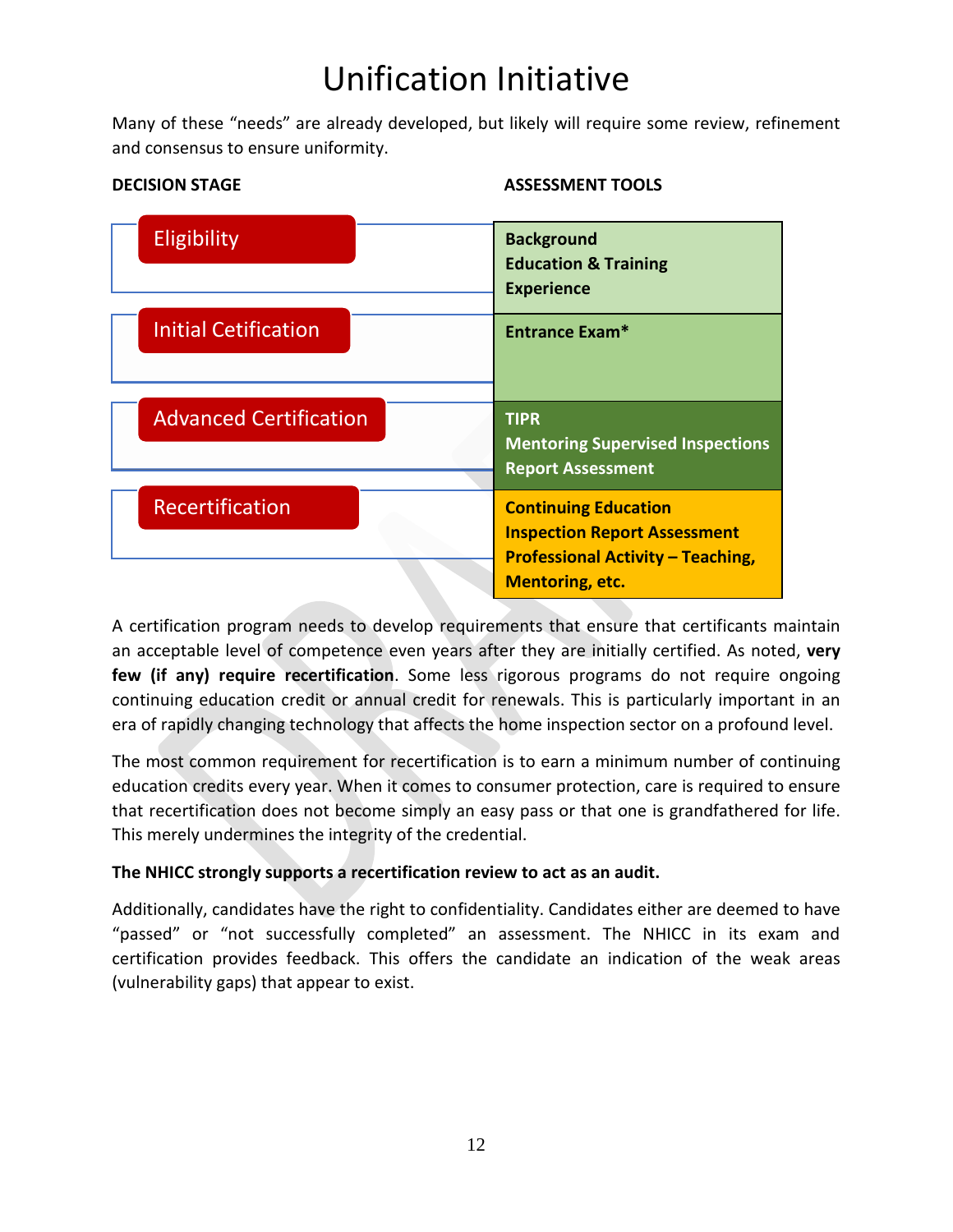### <span id="page-14-0"></span>**7 ASSOCIATION SELF-ASSESSMENT CHECKLIST**

This brief self-assessment checklist is intended to help identify any gaps that exist in the home inspection sector.

- $\Box$  Well defined purpose for the population being certified.
- $\Box$  Autonomy in essential certification decisions, prevention of undue influence, and management of conflict of interest.
- $\square$  Certification is awarded after appropriate evaluation of knowledge and practical demonstration of home inspection skills only (grandfathering is NOT allowed).
- $\Box$  Distinct firewall between education and certification activities, no conflict of interest or mandating a specific education/training provider.
- $\square$  Sufficient resources and expertise to properly and fairly manage credentialing.
- $\Box$  Periodic recertification is required (retesting or continuing education with appropriate rationale).

### <span id="page-14-1"></span>**8 THE PROPOSED REORGANIZATION FOR THE HOME INSPECTION SECTOR**

Based on the challenges identified, there is a large gap and need for the home inspection sector and the home inspection associations to look beyond their own self-preservation.

#### <span id="page-14-2"></span>**8.1 OBJECTIVES**

The proposed objectives of the Unification Initiative are as follows.

- 1. Provide a uniform system for the national recognition of a home inspection professional.
- 2. Provide expertise in credentialing.
- 3. Facilitate a national credentialing model or National Home Inspector credentialing process.
- 4. Share credentialing expertise information with the home inspection sector.
- 5. Encourage home inspection association engagement with the NHICC.
- 6. Identify and collect knowledge of potential changes impacting the sector.
- 7. Deliver valuable knowledge and feedback.
- 8. Protect consumers with a stronger, more unified voice.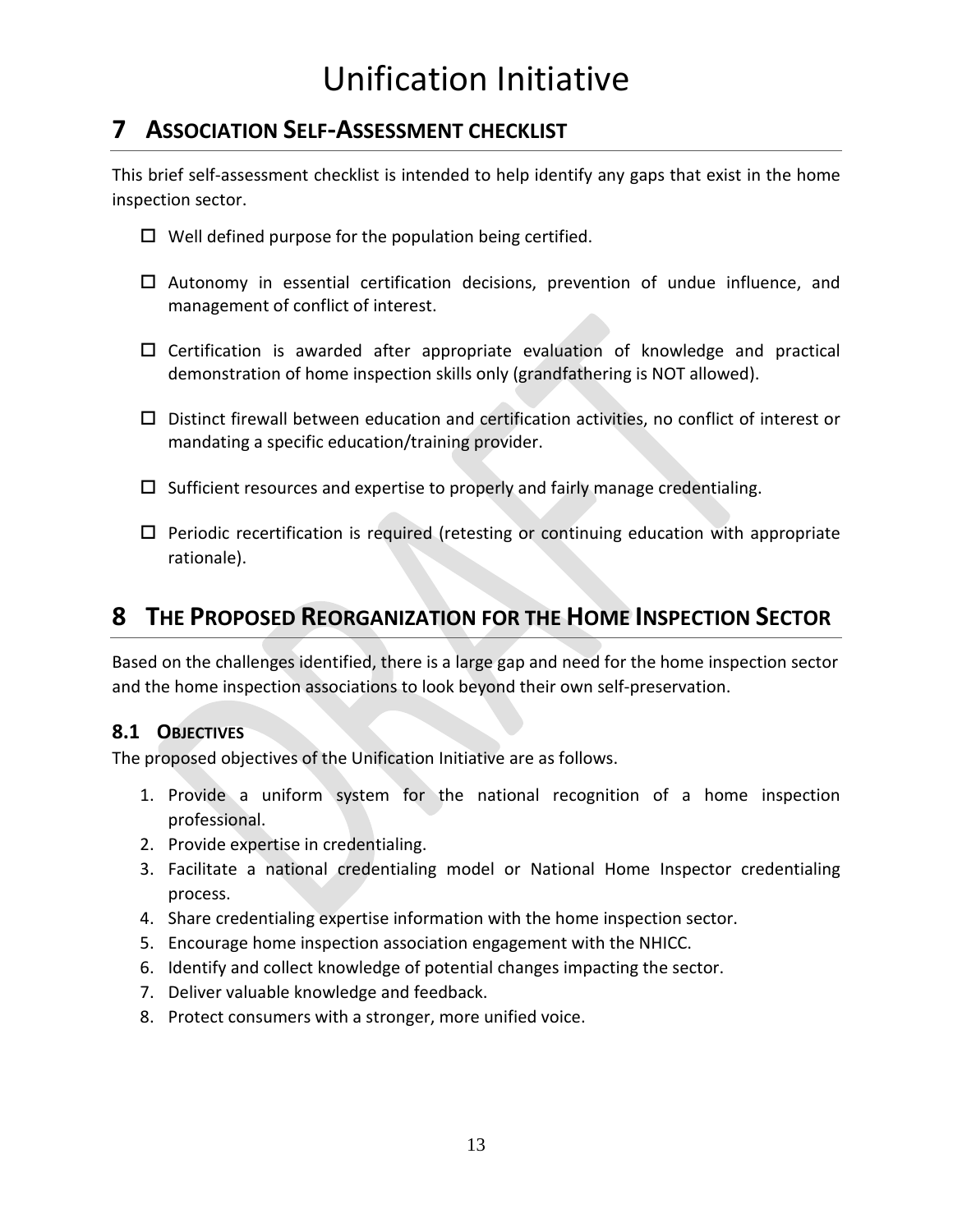#### <span id="page-15-0"></span>**8.2 OVERVIEW**

Professional certification does not exist in a vacuum. Rapid changes in the workplace and the necessary skills required for competent home inspectors' performance are impacting home inspectors. The value of one unified common recognized national professional designation is critical for the future of the profession. The other designations just add more to the mix.

As noted, credentialing takes many different forms, and is based on a number of different types of benchmarks to gain the credential. But real gaps exist and need to be addressed as well as the thoroughness of the inspection such as the recent trend of what are called walkthrough (limited scope) reviews by inspectors. They fall far short of being thorough or revealing enough to fulfil a complete standard home inspection.

When the workforce demographics are reviewed there is a trend towards fewer membership renewals, more inspectors retiring or closing their business. Certifiers are facing a lower number of renewals. As an example what was once estimated in the range of over 1000+ home inspectors in Ontario, there is an estimated decrease in the range of 50% fewer. With fewer home inspections taking place in the current real estate market and seemingly less opportunity for home buyers to provide an offer including a home inspection. This also has an impact on the number of home inspectors being trained, as well as can leave the market to "Buyers beware".

Occupational and professional standards must be harmonized. The future success of the home inspection profession hinges on harmonization or perhaps more to the point "unification". Without this not only will home buying consumers be impacted, there's a need to reinforce the concept to the Real Estate community and other stakeholders at large, that we are not a bunch of fractured discontents that can be splintered into reduced state of existence.

Unification to a common rigorous set of benchmarks can also help increase our value to the insurers. If not, then perhaps that can open further consideration of a self-regulatory type of insurance plan with a larger more cohesive cadre? Again insurance is simply way too expensive.

#### **A common national home inspector designation also provides individuals the opportunity to perform their role anywhere in Canada.**

#### <span id="page-15-1"></span>**8.3 ORGANIZATION SERVICES AND ACTIVITIES**

The proposed organization will focus on the following areas for knowledge and guidance activities:

- a. Define eligibility requirements, which may include the type and level of education/training required of all certificants
- b. Set standards
- c. Uphold quality, consistency and integrity standards
- d. Implement strategies to increase the recognition and prestige of the credential
- e. Encourage the opportunities and incentives to those for insurance and potentially other benefits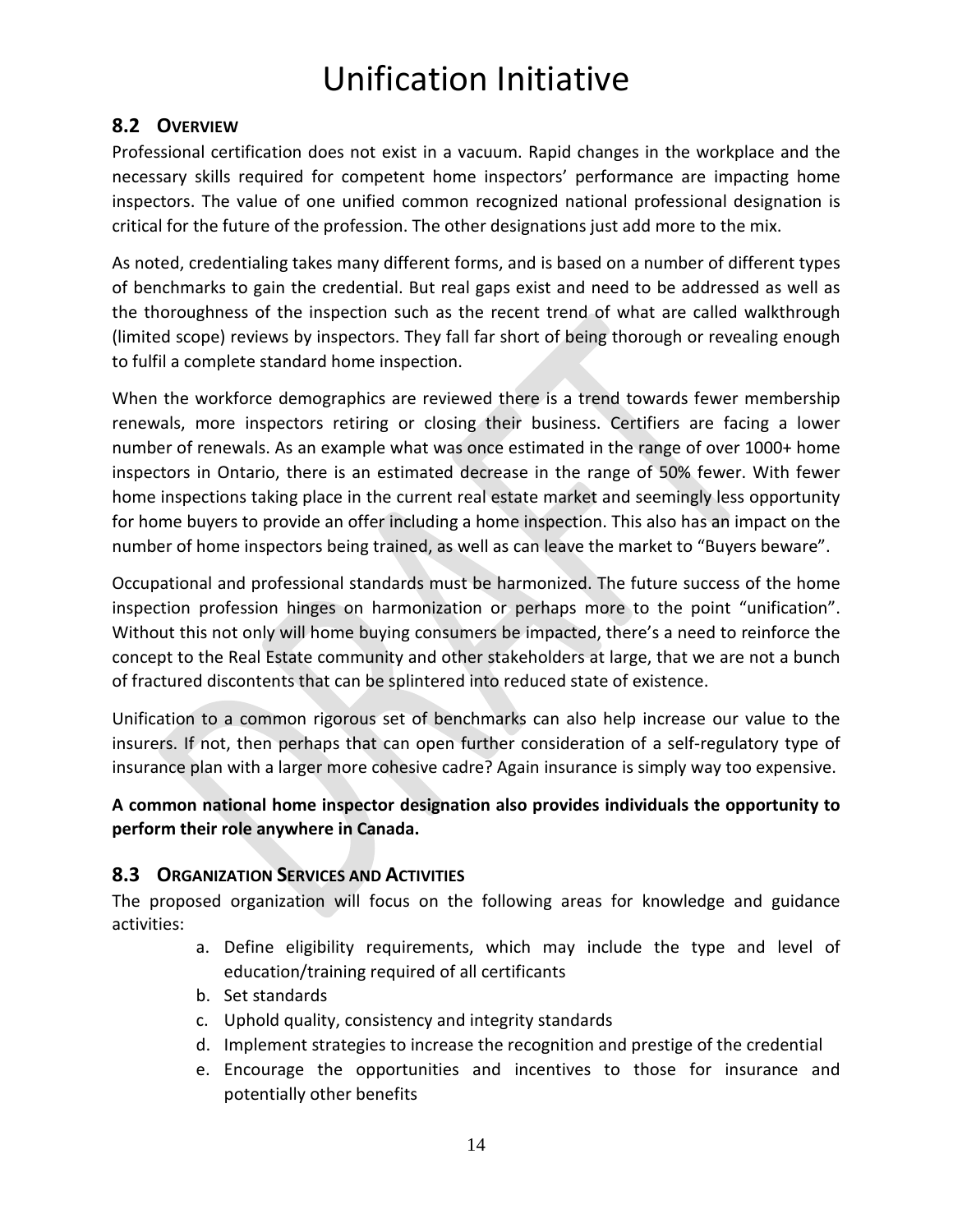- f. Become more consumer concentric placing customers on an equal balance footing with home inspection standards
- g. Periodic review and collaboration of home inspection standards, which should include requirements pertaining to customer service
- h. Recertification

#### <span id="page-16-0"></span>**8.4 THE KNOWLEDGE ENABLERS**

The qualifications, technical expertise, and scope of the inspection undertaken by a home inspector vary widely. Hiring and relying on an unqualified inspector can lead to disastrous results.

Education is an important baseline requirement that must be specific to gaining adequate knowledge prior to becoming a home inspector. Although there are a good number of home inspection education courses available to home inspectors once again it is faced with variations in length, depth, rigor (proctored exams) and mode of study. Home inspector education varies as one example between 40 hours for qualification with no proctored exams and extends to more in depth education that exceeds over 200 plus hours with proctored exams.

Recertification requirements also play a fundamentally important role in safeguarding the interests of stakeholders and making certain that they are well served by the certification program. Ensuring that certificants maintain continuing competence beyond their initial certification is one of the most important responsibilities of certifiers. The recertification process encourages certificants to remain up-to-date in their field; it bolsters the confidence of the public, of employers, and of other stakeholders in the realm of certification. There are few if any, associations that actually perform a detailed review of their home inspectors.

One cannot forget the importance in the mentoring and an administrative process of recognizing the value and knowledge of retired home inspectors. Once again there is a need to ensure that such valued individuals can serve in strengthening the profession.

Another knowledge enabler for consideration is the reasonable expectation of homebuyers is often far too great, given the limited nature of the duties most home inspectors carry out, and that "caveat emptor" is still alive and well in the used residential real estate market, without regard to hiring home inspectors.

### <span id="page-16-1"></span>**9 PROPOSED ORGANIZATION STRUCTURE**

Composition of the certification board or governing body includes that consideration should be given to representation on the board of non-credentialed individuals and public members. The NHICC currently fulfil this role, but is open to other additional appointments.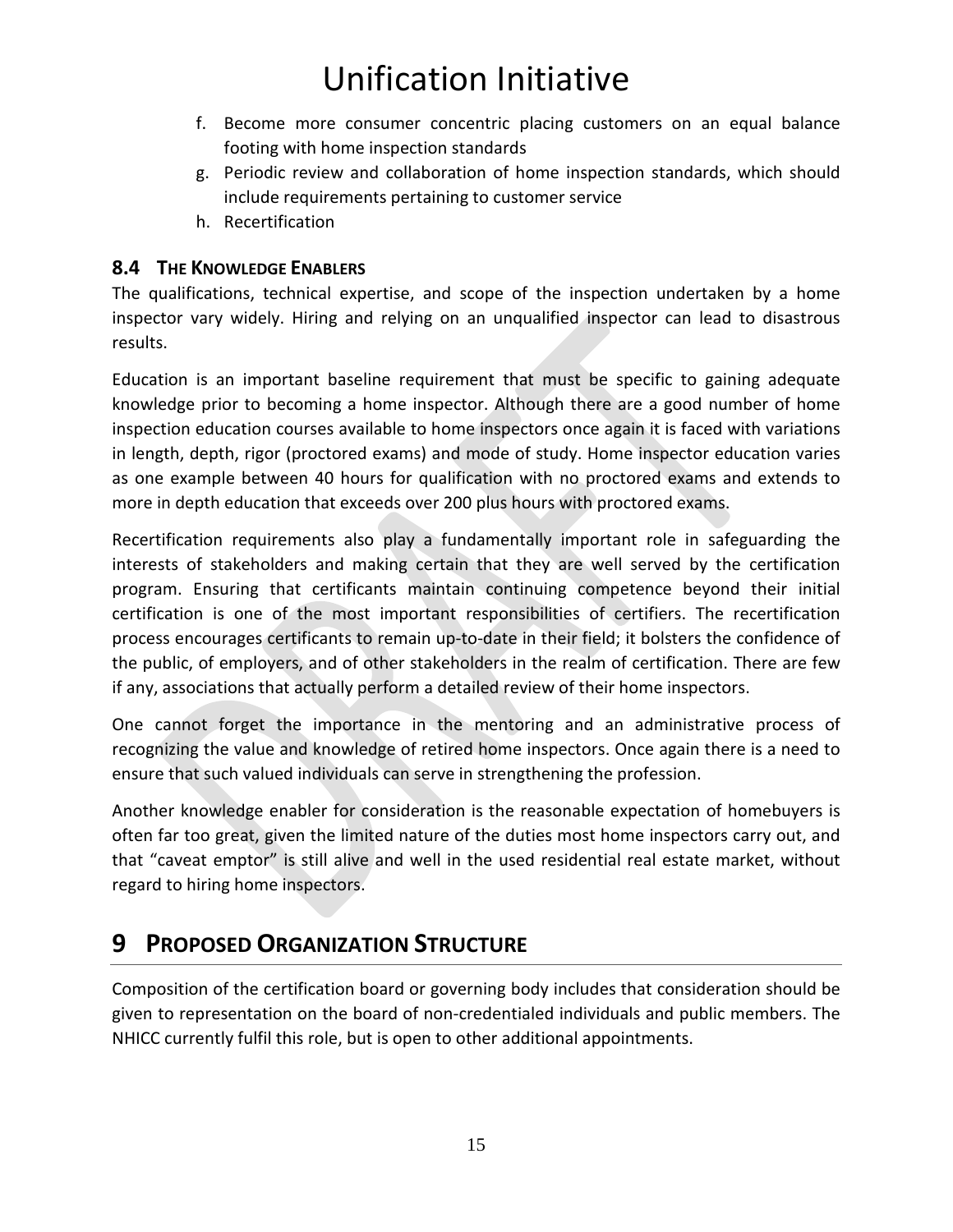

*QC² - Bureau de normalisation du Québec (BNQ) is currently reviewing home inspector standards in the Province of Quebec, and will be establishing their specific standard home inspection approach based on implementing a standard that differs from the CSA Standard. (BNQ, 2021)*

Regardless of the model, strategic alliances with all home inspection associations plays a key part in this initiative. The acceptance of a uniform national system is critical to sustaining a positive future for the home inspection profession. It cannot be done in isolation. Collectively the "profession" can present a much stronger voice. Cooperatively we deal with the challenges, but under the current state with too much fragmentation and inconsistencies exist.

A proposed solution then is for home inspectors to organize and work together to implement more effective models of inspection regulation or even self-regulation to ensure that inspectors are required to be competent, but are also treated fairly.

A webinar held on June  $21<sup>st</sup>$ , 2021 on the topic of home inspection and the current state of affairs raised a good discussion and number of comments from a group of association representatives and individual inspectors. A small portion of that discussion is highlighted below.

*Len Inkster: Leigh asked what the next steps are, and Peter wants us to set a common bar. So here goes....*

*1. We choose the independently created CSA standard as the de-facto standard for ALL residential real estate sales/purchases.*

*(NHICC Comment: few associations have adopted the CSA standard – a Standards Committee is an option to review an appropriate standard. The CSA*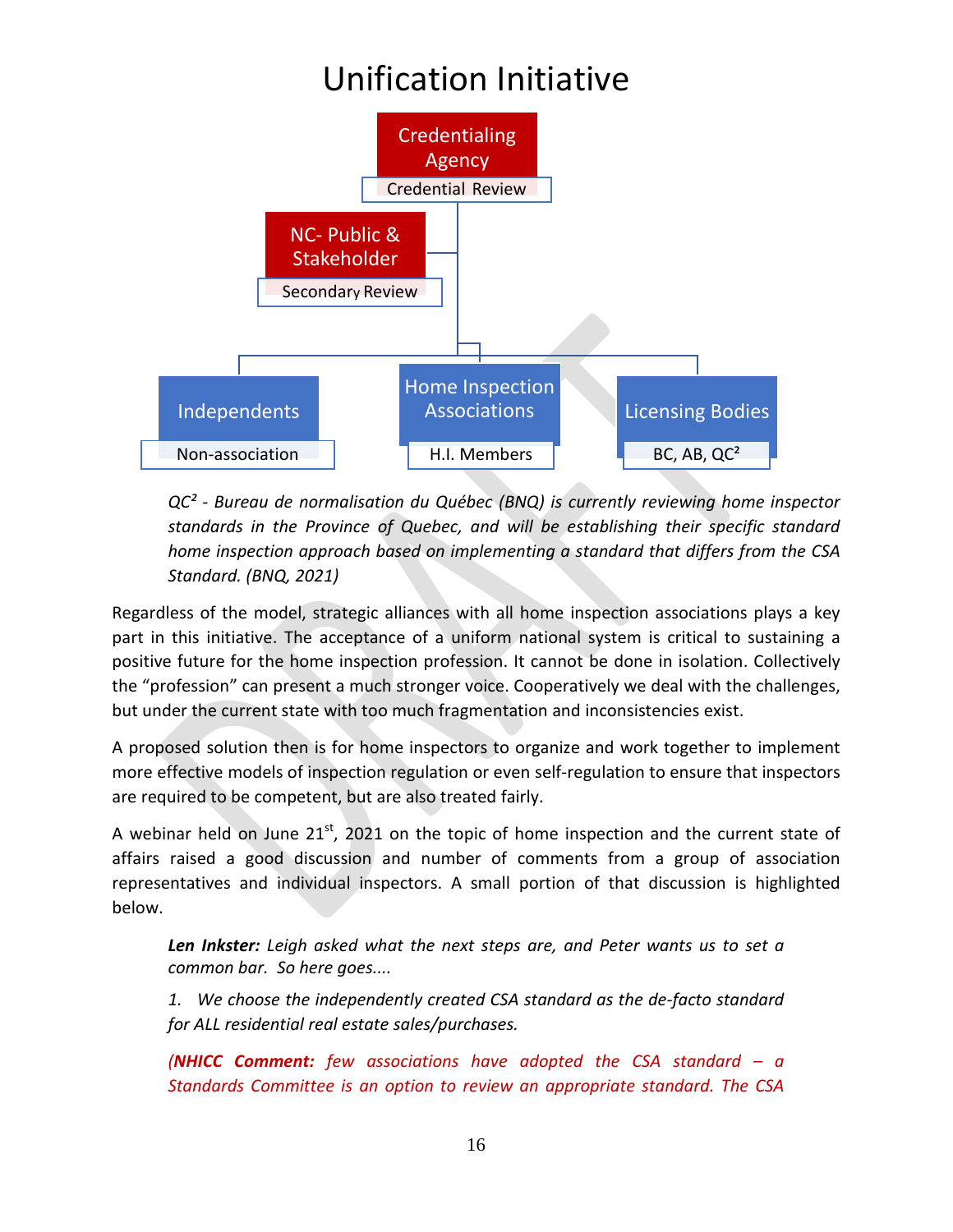*standard establishes a standardize approach that many disagree with for a number of reasons. Furthermore, the CSA A770 Standard is not based on a validated 0ccupational Analysis and was not endorsed by the profession. Example - This document was found to be inappropriate for the context specific to Quebec. – Source: BNQ 2021)*

*2. We use an independent credentialing group (NHICC) to set the basic Certification*

*3. We create a loose federation to approach Insurers as a whole to get reductions in the premiums*

*4. We look for more steps after that.*

### <span id="page-18-0"></span>**10 BUDGET**

The financial support should have a stable and adequate funding base for its activities while also maintaining financial accountability and transparency. (To be determined)

General Administration

- Board
- Outreach

NAB (National Admission Board)

- TIPR (Test Inspection)
- Technical Knowledge Based Exam

### <span id="page-18-1"></span>**11 IMPLEMENTATION & SCHEDULE**

**To be determined** time frames are approximate.

- 1. **Develop alliances** with the H.I. associations (6 months)
	- a. Distribute report to interested parties
- 2. **Hold information sessions** via webinars (6 to 12 months)
	- a. Explain benefits of working together on a nation uniform certification mandate
	- b. Seek feedback and input to the process
	- c. Seek H.I. & stakeholder feedback on standards and where standardization applies
- 3. **Background review process** (12-18 months)
	- a. Formalize the credentialing standard
- **4. Launch the Uniform National Standard**

As stated at the beginning of the report several federal government agencies funded a national initiative for the home inspection sector to "help unify a fractured industry and offer better protection to consumers". Beyond the multitude of home inspection associations the lack of consistency in qualifications is the number one problem. **This is where a common standard is a critical part of the future and restructuring process.**